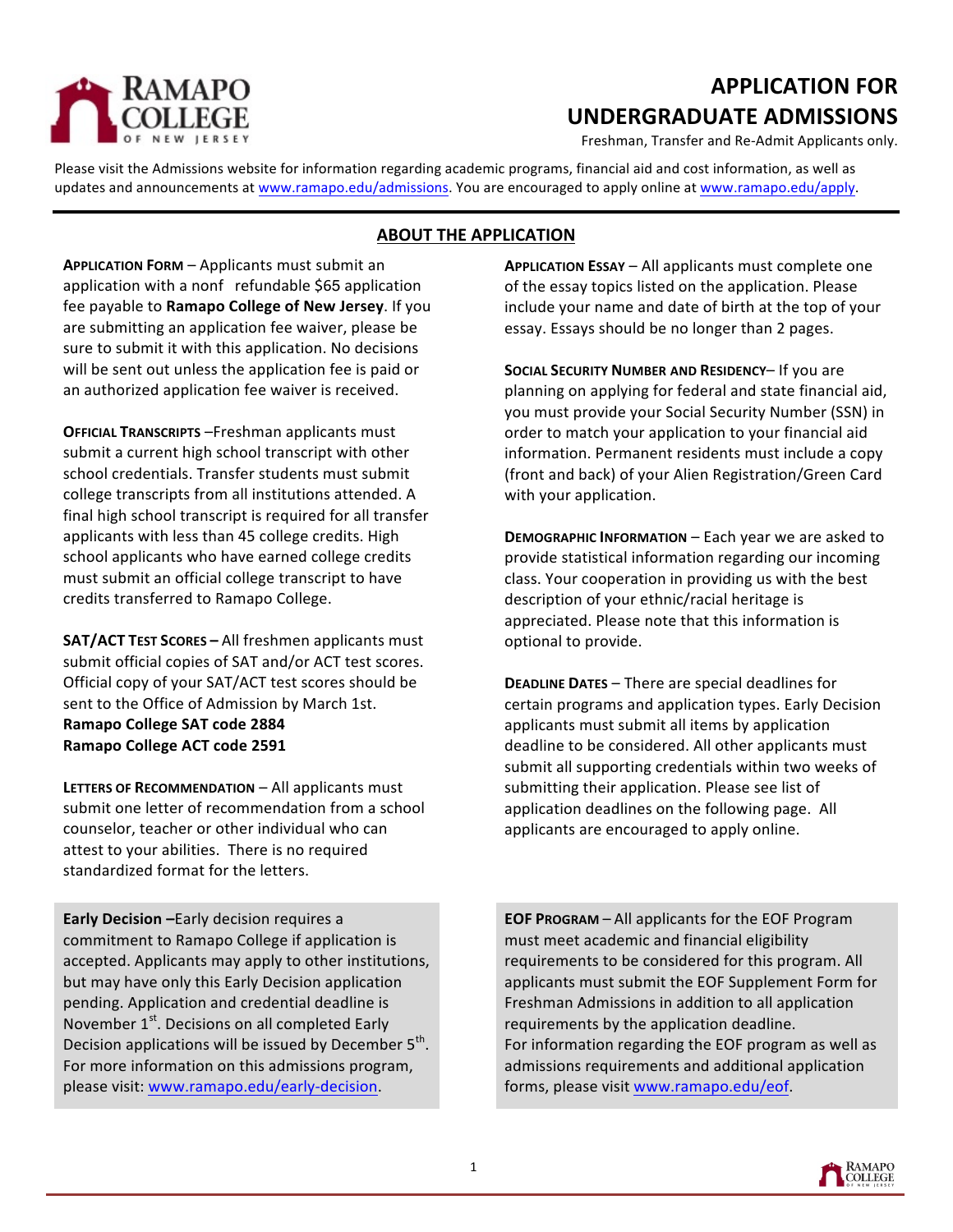## **REQUIRED CREDENTIALS FOR ADMISSIONS**

#### **FRESHMAN ADMISSIONS TRANSFER ADMISSIONS** *All Freshmen Applicants:*

- $\Box$  Application for Admissions (either through the Common Application, Ramapo web application or via paper application)
- $\Box$  Official High School Transcript (most recent copy of transcript)
- $\Box$  1 Letter of Recommendation (2 preferred)
- $\Box$  Official SAT and/or ACT Test Scores (unofficial copy can be submitted for review purposes; decisions sent upon official scores being received)
- $\Box$  Resume of Activities (optional)

## *All Early Decision Applicants*

 $\Box$  All of the above credentials

 $\Box$  Early Decision Agreement (available online at www.ramapo.edu/early-decision

## *EOF Freshmen Applicants*

- $\Box$  All Freshmen Applicants credentials
- $\Box$  Early Decision Contract Agreement (if applying through Early Decision)
- $\square$  EOF Freshman Supplement Form (available at www.ramapo.edu/eof/application/)
- $\Box$  Copy of family's 2012 federal tax returns
- $\Box$  All necessary documentation (as per Supplement Form)

# *All Transfer Applicants:*

- $\Box$  Application for Admissions (either through the Common Application, Ramapo web application or via paper application)
- $\Box$  Official College Transcripts (for all colleges/universities attended)
- $\Box$  Final High School Transcript (if transferring with less than 45 college credits)
- $\Box$  1 Letter of Recommendation (2 for Nursing Majors)
- $\square$  Transfer Candidate Form (for all colleges/universities attended; available online at www.ramapo.edu/transfer/credentials/)

## *EOF Transfer Applicants*

- $\Box$  All the above credentials
- $\Box$  EOF Transfer Verification Form (available online at www.ramapo.edu/eof/application/)

### **EARLY DECISION IS ONLY AVAILABLE FOR FRESHMAN ADMISSIONS**

## **RE-ADMIT ADMISSIONS \***

### *All Re-Admit Applicants:*

 $\square$  Application for Admissions (either Ramapo web application or paper application)

## *If* you have not attended Ramapo for 3 or more years:

 $\Box$  Official College Transcripts

## **APPLICATION DEADLINES**

| <b>FRESHMAN ADMISSIONS</b>                                                                                                                                            | <b>TRANSFER ADMISSIONS</b>                                                                                                |
|-----------------------------------------------------------------------------------------------------------------------------------------------------------------------|---------------------------------------------------------------------------------------------------------------------------|
| <b>SPRING 2016</b><br><b>December <math>1st</math></b> – All majors (Nursing not available for Spring)                                                                | <b>SPRING 2016</b><br><b>December 1<sup>st</sup></b> – All majors (Generic Nursing not available for Spring)              |
| <b>FALL 2016</b><br><b>November</b> $1st$ – Early Decision (binding decision)<br><b>December 15<sup>th</sup></b> – Nursing and Biology<br>- Scholarship Consideration | <b>FALL 2016</b><br><b>March <math>1st</math></b> – Generic Nursing and Biology Transfers<br>May $1st$ – All Other Majors |
| <b>March <math>1st</math> – All other Majors</b>                                                                                                                      | Early Decision is only available for Freshman Admissions                                                                  |

### **NOTE:**

- $\Lambda$  All credentials should be submitted within two weeks of submitting this application. Decisions will not be made on incomplete applications.
- ↑ Students who voluntarily interrupt their enrollment at Ramapo College for two or more consecutive semesters must submit an application for admissions to be re-admitted. If you have not attended Ramapo for 3 or more years, you must also submit an official Ramapo College transcript.
- ↑ Contact the Office of Admissions if you have any questions regarding completing this application. College office hours during the academic year are 8:30am to 4:30pm, Monday through Friday.

## **Office of Admission** Ramapo College of New Jersey 505 Ramapo Valley Road Mahwah, NJ 07430 **(P)** 201-684-7300 | **(F)** 201-684-7964 | admissions@ramapo.edu | www.ramapo.edu | **RamapoAdmissions** | **@** @RCNJAdmissions

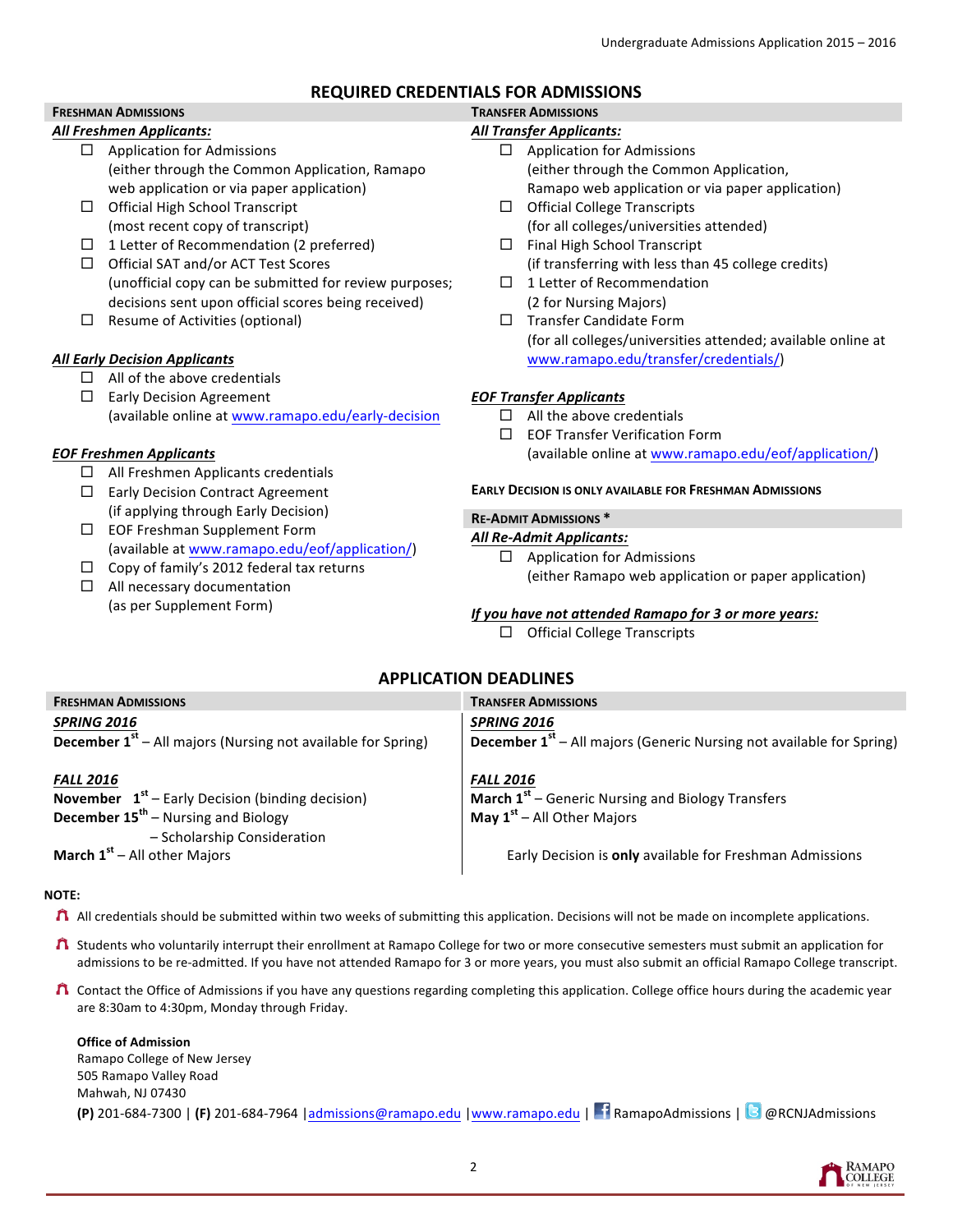**Instructions:** Complete all sections of the Undergraduate Admissions Application and submit will all required credentials to the Office of Admissions. Refer to the **Admissions Application Instruction Sheet** for instructions on each section of this application. Include with your application a non-refundable \$65 application fee payable to **Ramapo College of New Jersey**. Please print clearly and neatly.

| <u>APPLICANT INFURMATION</u>                                                                                                                                                                                                                                                                                                                                                                                                                                                         |                                                                                                                       |                               |                 |                |  |  |
|--------------------------------------------------------------------------------------------------------------------------------------------------------------------------------------------------------------------------------------------------------------------------------------------------------------------------------------------------------------------------------------------------------------------------------------------------------------------------------------|-----------------------------------------------------------------------------------------------------------------------|-------------------------------|-----------------|----------------|--|--|
|                                                                                                                                                                                                                                                                                                                                                                                                                                                                                      |                                                                                                                       |                               |                 |                |  |  |
| Legal Name<br>Last/Family/Sur (Enter name exactly as it appears on official documents.)                                                                                                                                                                                                                                                                                                                                                                                              | First/Given                                                                                                           |                               |                 | M <sub>l</sub> |  |  |
|                                                                                                                                                                                                                                                                                                                                                                                                                                                                                      |                                                                                                                       |                               |                 |                |  |  |
|                                                                                                                                                                                                                                                                                                                                                                                                                                                                                      |                                                                                                                       |                               |                 |                |  |  |
| Home Phone: (Comparently Cell Phone: (Comparently Cell Phone: (Comparently Cell Phone Displayer Preferred Telephone Displayer Displayer Cell                                                                                                                                                                                                                                                                                                                                         |                                                                                                                       |                               |                 |                |  |  |
| Email Address Mequired<br>$\begin{array}{c c c c} \text{Birth Date} & \text{\_} & \text{\_} & \text{\_} & \text{\_} & \text{\_} & \text{\_} & \text{\_} & \text{\_} & \text{\_} & \text{\_} & \text{\_} & \text{\_} & \text{\_} & \text{\_} & \text{\_} & \text{\_} & \text{\_} & \text{\_} & \text{\_} & \text{\_} & \text{\_} & \text{\_} & \text{\_} & \text{\_} & \text{\_} & \text{\_} & \text{\_} & \text{\_} & \text{\_} & \text{\_} & \text{\_} & \text{\_} & \text{\_} & \$ |                                                                                                                       |                               |                 |                |  |  |
|                                                                                                                                                                                                                                                                                                                                                                                                                                                                                      |                                                                                                                       |                               |                 |                |  |  |
| Permanent Home Address $\frac{1}{\text{Street Address}}$                                                                                                                                                                                                                                                                                                                                                                                                                             |                                                                                                                       |                               |                 |                |  |  |
|                                                                                                                                                                                                                                                                                                                                                                                                                                                                                      |                                                                                                                       |                               |                 | Apartment#     |  |  |
| City                                                                                                                                                                                                                                                                                                                                                                                                                                                                                 | County                                                                                                                | State                         | Zip/Postal Code |                |  |  |
|                                                                                                                                                                                                                                                                                                                                                                                                                                                                                      |                                                                                                                       |                               |                 |                |  |  |
| <b>RESIDENCY INFORMATION</b>                                                                                                                                                                                                                                                                                                                                                                                                                                                         |                                                                                                                       |                               |                 |                |  |  |
|                                                                                                                                                                                                                                                                                                                                                                                                                                                                                      | <b>DEMOGRAPHIC INFORMATION (Optional)</b>                                                                             |                               |                 |                |  |  |
| $I$ am a $\Box$ US Citizen Birthplace $\frac{C_{ity}}{C_{ity}}$ state state                                                                                                                                                                                                                                                                                                                                                                                                          | <b>Ethnicity</b> (check one)                                                                                          |                               |                 |                |  |  |
| $\Box$ Permanent Resident Registration $\#^*$ A<br>*Submit a copy of the front and back of Alien Registration Card/Green Card                                                                                                                                                                                                                                                                                                                                                        | $\Box$ Hispanic or Latino                                                                                             | $\Box$ Not Hispanic or Latino |                 |                |  |  |
| I hold a □ J1 Visa □ F1 Visa □ H4 Visa □ Other Type: ___________________________                                                                                                                                                                                                                                                                                                                                                                                                     | Race (check all that apply)                                                                                           |                               |                 |                |  |  |
| I am a NJ state resident □ Yes □ No                                                                                                                                                                                                                                                                                                                                                                                                                                                  | $\Box$ American Indian/Alaskan Native<br>$\Box$ Asian/Pacific Islander                                                |                               |                 |                |  |  |
|                                                                                                                                                                                                                                                                                                                                                                                                                                                                                      | □ Black or African American<br>$\square$ White                                                                        |                               |                 |                |  |  |
| Year lived in NJ?                                                                                                                                                                                                                                                                                                                                                                                                                                                                    |                                                                                                                       |                               |                 |                |  |  |
|                                                                                                                                                                                                                                                                                                                                                                                                                                                                                      |                                                                                                                       |                               |                 |                |  |  |
| <b>ALUMNI RELATIONSHIPS</b>                                                                                                                                                                                                                                                                                                                                                                                                                                                          |                                                                                                                       |                               |                 |                |  |  |
| Do you have any relatives who have attended Ramapo College?                                                                                                                                                                                                                                                                                                                                                                                                                          | $\Box$ No<br>$\Box$ Yes                                                                                               |                               |                 |                |  |  |
| Do you have any relatives who are currently attending Ramapo College?                                                                                                                                                                                                                                                                                                                                                                                                                | $\Box$ Yes<br>$\square$ No                                                                                            |                               |                 |                |  |  |
| Please list all relatives and their relationship to you below                                                                                                                                                                                                                                                                                                                                                                                                                        |                                                                                                                       |                               |                 |                |  |  |
|                                                                                                                                                                                                                                                                                                                                                                                                                                                                                      |                                                                                                                       |                               |                 |                |  |  |
|                                                                                                                                                                                                                                                                                                                                                                                                                                                                                      |                                                                                                                       |                               |                 |                |  |  |
|                                                                                                                                                                                                                                                                                                                                                                                                                                                                                      |                                                                                                                       |                               |                 |                |  |  |
|                                                                                                                                                                                                                                                                                                                                                                                                                                                                                      |                                                                                                                       |                               |                 |                |  |  |
| <b>ENROLLMENT PLANS</b>                                                                                                                                                                                                                                                                                                                                                                                                                                                              |                                                                                                                       |                               |                 |                |  |  |
| $l$ am applying as a: $\Box$ Freshman<br>$\Box$ Transfer<br>□ Re-Admit                                                                                                                                                                                                                                                                                                                                                                                                               | Are you applying Early Decision*?<br>$\Box$ Yes<br>$\square$ No<br>* Freshmen applicants only. Deadline: November 1st |                               |                 |                |  |  |
| $\square$ Spring:                                                                                                                                                                                                                                                                                                                                                                                                                                                                    |                                                                                                                       |                               |                 |                |  |  |
| Year<br>Year<br>I will attend: $\square$ Full-time<br>$\Box$ Part-time                                                                                                                                                                                                                                                                                                                                                                                                               | Are you applying for need-based financial aid?                                                                        |                               | $\Box$ Yes      | $\square$ No   |  |  |
|                                                                                                                                                                                                                                                                                                                                                                                                                                                                                      | Are you applying for On-Campus Housing?                                                                               |                               | $\Box$ Yes      | $\Box$ No      |  |  |
| Have you applied to Ramapo College before? $\Box$ Yes<br>$\Box$ No                                                                                                                                                                                                                                                                                                                                                                                                                   |                                                                                                                       |                               |                 |                |  |  |
| If yes, give semester applied for: $\Box$ Fall _______                                                                                                                                                                                                                                                                                                                                                                                                                               |                                                                                                                       |                               |                 |                |  |  |
| Are you applying for the Educational Opportunity Fund (EOF) Program?                                                                                                                                                                                                                                                                                                                                                                                                                 | $\Box$ No                                                                                                             |                               |                 |                |  |  |
| The EOF Program provides access to higher education and academic support for highly motivated state residents from underrepresented populations from economically and                                                                                                                                                                                                                                                                                                                | $\Box$ Yes                                                                                                            |                               |                 |                |  |  |
| educationally disadvantaged communities. Freshman applicants must submit the EOF SUPPLEMENT FORM FOR FRESHMAN ADMISSIONS with their application for                                                                                                                                                                                                                                                                                                                                  |                                                                                                                       |                               |                 |                |  |  |
| admission by the appropriate application deadline in order to be considered for this program. Transfer applicants must be an EOF student at their current institution and submit<br>the EOF TRANSFER VERIFICATION FORM with their transfer application. Information about eligibility requirements for both freshman and transfer admission is available                                                                                                                             |                                                                                                                       |                               |                 |                |  |  |
| online: www.ramapo.edu/eof.                                                                                                                                                                                                                                                                                                                                                                                                                                                          |                                                                                                                       |                               |                 |                |  |  |

## **APPLICANT INFORMATION**

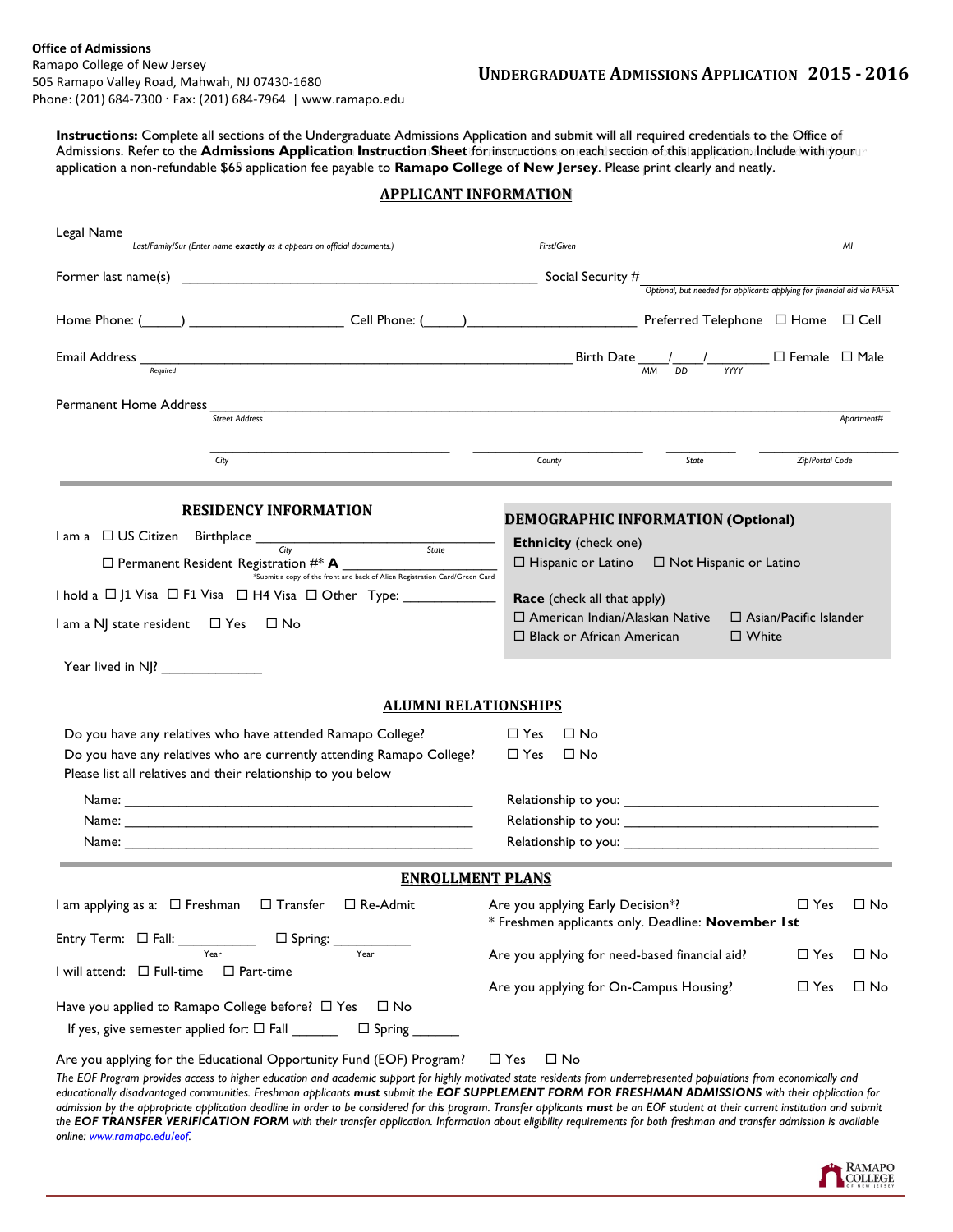### **ACADEMIC MAJOR AND PROGRAMS**

Please select from the following list your first choice of academic major and any applicable concentration. **Check only one major.** If applicable, **check only one concentration** as well, See **Application Instructions** for appropriate deadlines.

| <b>Anisfield School of Business (ASB)</b>                             | <b>School of Social Science &amp; Human Services (SSHS)</b>                   |
|-----------------------------------------------------------------------|-------------------------------------------------------------------------------|
| $\Box$ Accounting (B.S.)                                              | $\Box$ Environmental Studies (B.A.)                                           |
| $\Box$ Business Administration (B.S)                                  | $\Box$ Law and Society (B.A.)                                                 |
|                                                                       |                                                                               |
| select one concentration, if applicable                               | select program, if applicable                                                 |
| $\square$ Finance                                                     | $\Box$ Joint B.A./J.D. Program with Seton Hall Law                            |
| $\Box$ Management                                                     | $\Box$ Psychology (B.A.)                                                      |
| $\Box$ Marketing                                                      | $\Box$ Social Science (B.A.)                                                  |
| $\Box$ Economics (B.A.)                                               | select one concentration, if applicable                                       |
| $\Box$ Information Technology Management (B.S.)                       | $\Box$ Community Mental Health                                                |
|                                                                       |                                                                               |
| $\Box$ International Business (B.A.)                                  | $\Box$ Cultural Studies                                                       |
| $\Box$ Undeclared Major in the Anisfield School of Business           | $\Box$ Ethnic Studies                                                         |
|                                                                       | $\Box$ Gender Studies                                                         |
| Salameno School of Humanities & Global Studies (SSHGS)                | $\Box$ Labor Studies                                                          |
|                                                                       | $\Box$ Social Work (B.S.W.)                                                   |
| $\Box$ Africana Studies (B.A.)                                        |                                                                               |
| $\Box$ American Studies (B.A.)                                        | $\Box$ Sociology (B.A.)                                                       |
| $\Box$ History (B.A)                                                  | select one concentration, if applicable                                       |
| $\Box$ International Studies (B.A.)                                   | $\Box$ Criminology                                                            |
| $\Box$ Liberal Studies (B.A.)                                         | $\Box$ Public Sociology                                                       |
|                                                                       | $\Box$ Undeclared Major in the School of Social Science and Human Services    |
| $\Box$ Literature (B.A.)                                              |                                                                               |
| select concentration, if applicable                                   |                                                                               |
| $\Box$ Creative Writing                                               | <b>School of Theoretical and Applied Science (TAS)</b>                        |
| $\Box$ Political Science (B.A.)                                       | $\square$ Biochemistry (B.S.)                                                 |
| select program, if applicable                                         | $\Box$ Bioinformatics (B.S.)                                                  |
|                                                                       | $\Box$ Biology (B.S.)                                                         |
| $\Box$ Joint B.A./J.D. Program with Seton Hall Law                    |                                                                               |
| $\Box$ Spanish Language Studies (B.A.)                                | select one Biology Articulation Track, if applicable                          |
| $\Box$ Undeclared Major in the Salameno School of                     | □ Dental Medicine Early Acceptance (LECOM)                                    |
| Humanities & Global Studies                                           | □ Osteopathic Medicine Early Acceptance (LECOM)                               |
|                                                                       | $\Box$ Pharmacy Early Acceptance (LECOM)                                      |
|                                                                       | □ Pre-Physical Therapy (Rutgers-SHRP)                                         |
| <b>School of Contemporary Arts (CA)</b>                               |                                                                               |
| $\Box$ Communication Arts (B.A.)                                      | □ Pre-Physician Assistant (Rutgers-SHRP)                                      |
| select one concentration, if applicable                               | $\Box$ Pre-Chiropractic (NY Chiropractic College)                             |
| $\Box$ Digital Filmmaking                                             | $\Box$ Pre-Dental (Rutgers School of Dental Medicine)                         |
| $\Box$ Global Communication and Media                                 | □ Pre-Optometry (SUNY State College of Optometry                              |
|                                                                       | $\Box$ Pre-Podiatric Medicine (NY College of Podiatric Medicine)              |
| $\Box$ Journalism                                                     |                                                                               |
| $\Box$ Visual Communication Design                                    | $\Box$ Chemistry (B.S.)                                                       |
| $\Box$ Writing                                                        | $\Box$ Clinical Laboratory Science* (B.S.)                                    |
| $\Box$ Contemporary Arts (contract major) (B.A.)                      | select one concentration, if applicable                                       |
| $\Box$ Music (B.A.)                                                   | $\Box$ Cytotechnology                                                         |
|                                                                       | $\Box$ Medical Lab Science                                                    |
| select one concentration, if applicable                               |                                                                               |
| $\Box$ Music Industry                                                 | $\Box$ Computer Science (B.S.)                                                |
| $\Box$ Music Performance                                              | $\Box$ Engineering Physics (B.S.)                                             |
| $\Box$ Music Production                                               | $\Box$ Environmental Science (B.S.)                                           |
| $\Box$ Music Studies                                                  | $\Box$ Integrated Science Studies (B.S.)                                      |
|                                                                       | select one concentration, if applicable                                       |
| $\Box$ Theater (B.A.)                                                 |                                                                               |
| select one concentration, if applicable                               | $\Box$ Science Technology and Society                                         |
| $\Box$ Acting                                                         | $\Box$ Science Journalism                                                     |
| $\Box$ Design/Technical                                               | $\Box$ Business Administration                                                |
| $\Box$ Directing/Stage Management                                     | $\Box$ Public Policy/Administration                                           |
| $\Box$ Theater Studies                                                | $\Box$ Mathematics (B.S.)                                                     |
|                                                                       |                                                                               |
| $\Box$ Visual Arts (B.A.)                                             | $\Box$ Medical Imaging Science* (B.S.)                                        |
| select one concentration, if applicable                               | select one concentration, if applicable                                       |
| $\Box$ Art History                                                    | $\Box$ Cardiac Sonography                                                     |
| $\Box$ Drawing and Painting                                           | $\Box$ Diagnostic Medical Sonography                                          |
| $\Box$ Electronic Art and Animation                                   | $\Box$ Nuclear Medicine Technology                                            |
|                                                                       | $\Box$ Vascular Sonography                                                    |
| $\Box$ Joint Art Therapy Program (B.A./M.A.)                          |                                                                               |
| $\Box$ Photography                                                    | $\Box$ Nursing (Generic 4 year program) (B.S.N.)                              |
| $\Box$ Sculpture                                                      | $\Box$ Nursing (RN to BSN; must submit RN licensure with application) (B.S.N) |
| □ Undeclared Major in the School of Contemporary Arts                 | $\Box$ Undeclared Major in the School of Theoretical and Applied Science      |
|                                                                       |                                                                               |
|                                                                       |                                                                               |
|                                                                       | No Major Selected                                                             |
| <b>Teacher Education Certification Program</b>                        | $\Box$ Undeclared Major                                                       |
| Applicants who are Interested in pursuing a certification in teaching |                                                                               |
| must select a major in addition to a certification level below.       | <b>Additional Academic Programs of Interest</b>                               |
|                                                                       |                                                                               |
| $\Box$ Elementary Endorsement (K-6)                                   | $\Box$ Pre-Medical Advisement Program                                         |
|                                                                       | $\Box$ Pre-Law Advisement Program                                             |
| $\Box$ Content/Secondary Endorsement (K-12)                           | $\Box$ College Honors Program (separate application required)                 |
|                                                                       | For more information: www.ramapo.edu/honors                                   |
|                                                                       |                                                                               |

*\*Major is a joint program with the Rutgers School of Health Related Professions*